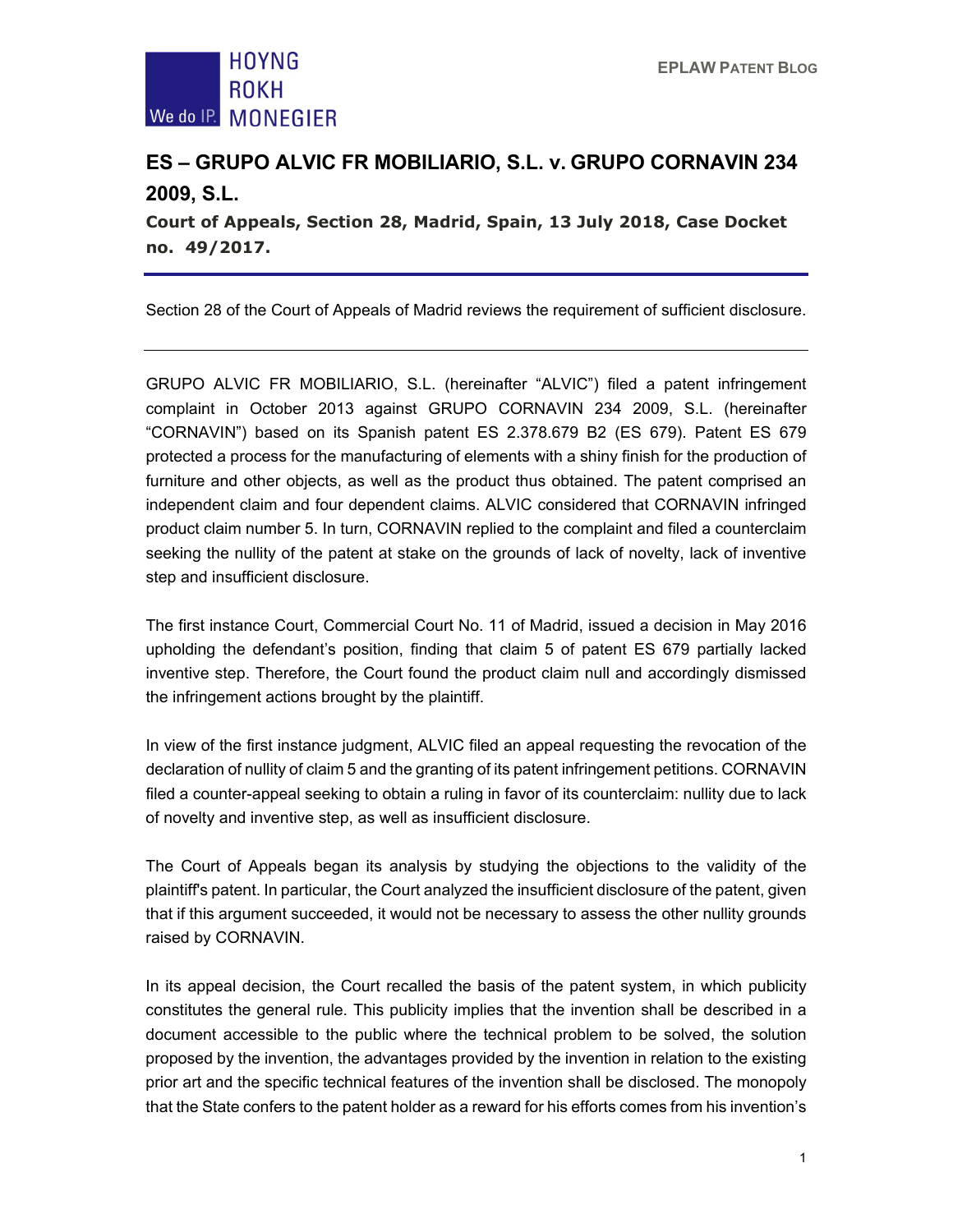## **HOYNG ROKH** We do IP. MONEGIER

contribution to advancement by its disclosure. Therefore, it is imperative for the patent to disclose the invention in a manner sufficiently clear and comprehensive for it to be implemented by a person skilled in the art. According to the provisions of the Law, if a patent does not meet the sufficient disclosure requirement, it shall be declared null and void.

The patent in question contained in claim 1 a reference to the need to use two layers of varnish, without specifying the thickness of same, simply stating that the first layer should have " *low grammage*" and the second one should have "*higher grammage*". In this case, the patent does not provide any information about what should be considered "low" and "higher". This imprecision was also present in claim 2 in relation to the grammage of the melaminic paper, where patent ES 679 merely stated that it should have "*such a grammage that allows a sanding sub-step on that main side, without appreciating transparencies of the board and granting flatness and adherence for the application of the second stage varnish*".

In support of its patent's validity, the plaintiff submitted an expert report consisting of assertions and arguments levelled by the expert without any supporting evidence. The expert's most relevant argument was that, in his opinion, any expert in the field would know what grammage the patent referred to. However, the expert did not explain why, or what criteria an expert should use as a reference, or from what protocol an expert could deduce this grammage, which in the Court of Appeals' opinion did not seem to be particularly rigorous from a scientific or technical point of view.

In turn, CORNAVIN's expert sustained that in the patent's relevant sector, it is customary to indicate the grams of varnish that must be applied per square meter of board. Additionally, he highlighted the fact that the omission of this data would necessitate an investigation by an expert who would seek to implement the invention, to the point of requiring reverse engineering.

In light of the argument posed by both parties, the Court of Appeals sided with the defendant's position, basing its argument on the allegations made by the witnesses who testified at trial. One of the witnesses was ALVIC's former employee, who was notably specific when indicating the measurements that the varnish layers should have. Thus, he explained that the first layer should be between 8 and 16 grams per square meter, and the second layer should measure above 100 grams but no more than 150 grams, because exceeding that range poses problems. Additionally, the second witness, the commercial director of a varnish company, explained that the varnish of melanin is a complex process that poses lack of adherence and shine problems.

The Court of Appeals upheld the insufficient disclosure argument alleged by CORNAVIN based on the following conclusions: first, the Court considered that the information regarding